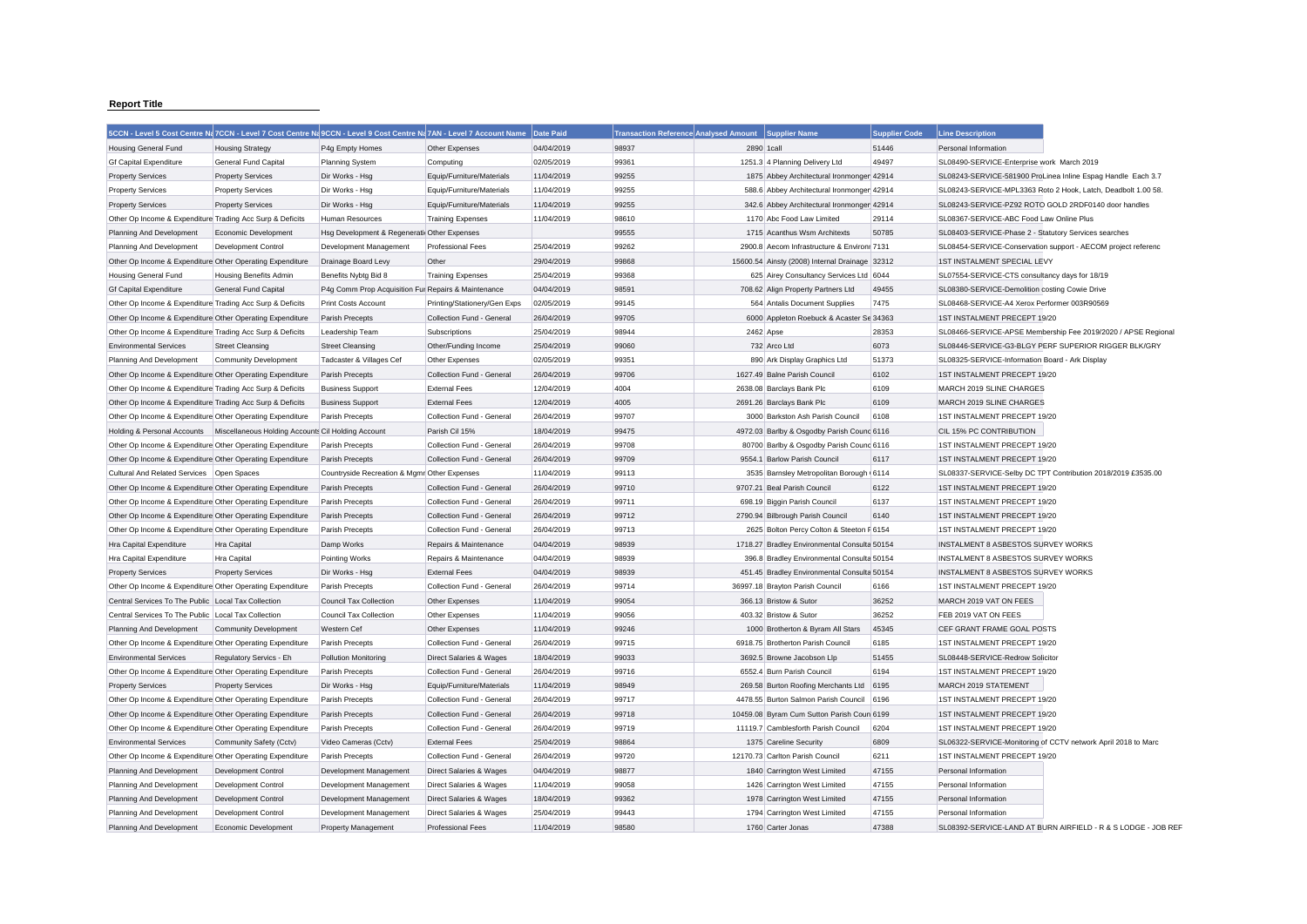| Planning And Development                                  | Economic Development                                                                  | Property Management                                | <b>Professional Fees</b>     | 11/04/2019 | 98581 | 595 Carter Jonas                             | 47388 | SL08392-SERVICE-LAND AT BURN AIRFIELD - GM & AG HOLMES - JOB  |
|-----------------------------------------------------------|---------------------------------------------------------------------------------------|----------------------------------------------------|------------------------------|------------|-------|----------------------------------------------|-------|---------------------------------------------------------------|
| Planning And Development                                  | Economic Development                                                                  | Property Management                                | <b>Professional Fees</b>     | 11/04/2019 | 98582 | 500 Carter Jonas                             | 47388 | SL08392-SERVICE-BURN AIRFIELD - WEBSTER BROS (BURN) - LTD REN |
| <b>Gf Capital Expenditure</b>                             | General Fund Capital                                                                  | Car Park Improvement Program Repairs & Maintenance |                              | 04/04/2019 | 98708 | 2235 Carthy Contracting                      | 6210  | SOUTH PARADE CPARK ELECTRIC BOX                               |
| <b>Housing Management</b>                                 | <b>Housing Management</b>                                                             | Ousegate Hostel                                    | <b>Water Services</b>        | 02/05/2019 | 99469 | 406.3 Castle Water Limited                   | 49700 | MARCH 2019 STATEMENT                                          |
| Planning And Development                                  | Economic Development                                                                  | Prospect Centre Mr                                 | <b>Water Services</b>        | 02/05/2019 | 99471 | 384.31 Castle Water Limited                  | 49700 | MARCH 2019 STATEMENT                                          |
| <b>Special Services</b>                                   | <b>Special Services</b>                                                               | <b>Community Centres</b>                           | <b>Water Services</b>        | 02/05/2019 | 99469 | 915.99 Castle Water Limited                  | 49700 | MARCH 2019 STATEMENT                                          |
| Planning And Development                                  | <b>Community Development</b>                                                          | Eastern Cef                                        | Other Expenses               | 11/04/2019 | 99275 | 2500 Cawood Castle Garth Group               | 48341 | CEF GRANT TO INVESTIGATE AN IRON AGE SIT                      |
| Other Op Income & Expenditure Other Operating Expenditure |                                                                                       | Parish Precepts                                    | Collection Fund - General    | 26/04/2019 | 99721 | 16000 Cawood Parish Council                  | 6217  | 1ST INSTALMENT PRECEPT 19/20                                  |
| Highways, Roads And Transpor Parking Services             |                                                                                       | Car Parks Pay & Dis.                               | Repairs & Maintenance        | 11/04/2019 | 98846 | 1348.3 Cctv Drainage Investigations          | 6219  | FEB 2019 STATEMENT                                            |
| <b>Property Services</b>                                  | <b>Property Services</b>                                                              | Dir Works - Hsg                                    | <b>External Fees</b>         | 11/04/2019 | 98846 | 5357.5 Cctv Drainage Investigations          | 6219  | FEB 2019 STATEMENT                                            |
| Other Op Income & Expenditure Other Operating Expenditure |                                                                                       | Parish Precepts                                    | Collection Fund - General    | 26/04/2019 | 99722 | 2436.79 Chapel Haddlesey Parish Cound 6228   |       | 1ST INSTALMENT PRECEPT 19/20                                  |
| Central Services To The Public Local Tax Collection       |                                                                                       | <b>Council Tax Collection</b>                      | Advertising                  | 25/04/2019 | 98866 | 1173 Chronicle Publications Ltd              | 6241  | SL08200-SERVICE-Selby Times notice                            |
| Other Op Income & Expenditure Other Operating Expenditure |                                                                                       | Parish Precepts                                    | Collection Fund - General    | 26/04/2019 | 99723 | 10500 Church Fenton Parish Council           | 6242  | 1ST INSTALMENT PRECEPT 19/20                                  |
| <b>Housing Management</b>                                 | <b>Housing Management</b>                                                             | Estate Man. Costs                                  | Other Expenses               | 11/04/2019 | 98844 | 413 Cirrus Research Plc                      | 46130 | SL08314-SERVICE-Calibration of noise monitor                  |
| <b>Housing Management</b>                                 | <b>Housing Management</b>                                                             | Choice Based Letting Scheme                        | Other Expenses               | 04/04/2019 | 98430 | 289.3 Civica Uk Ltd                          | 6255  | SL08398-SERVICE-Annual fee (Licence, Support & Maintenance) 2 |
| Hra Capital Expenditure                                   | <b>Hra Capital</b>                                                                    | Asset Management System                            | Computing                    | 18/04/2019 | 98848 | 6460 Civica Uk Ltd                           | 6255  | SL05552-SERVICE-Civica Housing CX Software Implementation     |
| <b>Special Services</b>                                   | <b>Special Services</b>                                                               | <b>Community Centres</b>                           | Repairs & Maintenance        | 18/04/2019 | 99381 | 327.1 Clearwater Technology Ltd              | 47224 | MARCH 2019 CONTRACT MAINTENANCE                               |
| Other Op Income & Expenditure Other Operating Expenditure |                                                                                       | Parish Precepts                                    | Collection Fund - General    | 26/04/2019 | 99724 | 11409.2 Cliffe Parish Council                | 6262  | 1ST INSTALMENT PRECEPT 19/20                                  |
| <b>Gf Capital Expenditure</b>                             | <b>General Fund Capital</b>                                                           | Planning System                                    | Computing                    | 09/05/2019 | 99414 | 2995 Covergold Ltd                           | 6303  | SL08480-SERVICE-SL1000 Digital Microfiche Scanner             |
| Planning And Development                                  | Economic Development                                                                  | P4g Tour De Yorkshire                              | Advertising                  | 04/04/2019 | 98845 | 995 Create Tvt                               | 46848 | SL08339-SERVICE-Tour de Yorkshire residents newsletter        |
| Other Op Income & Expenditure Other Operating Expenditure |                                                                                       | Parish Precepts                                    | Collection Fund - General    | 26/04/2019 | 99725 | 2498.7 Cridling Stubbs Parish Council 6314   |       | 1ST INSTALMENT PRECEPT 19/20                                  |
| <b>Environmental Services</b>                             | Recycling                                                                             | Recycling                                          | <b>External Fees</b>         | 11/04/2019 | 99263 | 4664.22 C S Backhouse Ltd                    | 47543 | MARCH 2019 GREENWASTE                                         |
| <b>Housing General Fund</b>                               | <b>Housing Strategy</b>                                                               | P4g3 Olympia Park                                  | Other Expenses               | 18/04/2019 | 98872 | 5000 Cushman & Wakefield                     | 47342 | SL07935-SERVICE-Extension WKP 3 Property Advisor              |
| <b>Housing Management</b>                                 | <b>Housing Management</b>                                                             | Hsg.Gen.Management                                 | <b>Professional Fees</b>     | 11/04/2019 | 98705 | 5500 Cushman & Wakefield                     | 47342 | SL08084-SERVICE-Rental assessment for your quote dated 01/02/ |
| Non Distributed Costs                                     | <b>Unused Facilities Costs</b>                                                        | <b>Barlby Crd</b>                                  | <b>Professional Fees</b>     | 11/04/2019 | 98704 | 2500 Cushman & Wakefield                     | 47342 | SL08089-SERVICE-Rental assessment for Barlby depot site as pe |
| Holding & Personal Accounts                               | Miscellaneous Holding Accounts Employee Cycle Loans                                   |                                                    | Deductions From Wages        | 18/04/2019 | 99421 | 412.49 Cyclescheme Ltd                       | 21718 | SL08526-SERVICE-Cyclescheme - Certificate N70125600849        |
| Other Op Income & Expenditure Trading Acc Surp & Deficits |                                                                                       | Central Telephones                                 | Communications               | 02/05/2019 | 99259 | 633.42 Daisy Communications Ltd              | 6325  | SL08507-SERVICE-Daisy Main Telephone Contract                 |
| Other Op Income & Expenditure Other Operating Expenditure |                                                                                       | Drainage Board Levy                                | Other                        | 29/04/2019 | 99870 | 205065 Danvm Drainage Commissioner 34676     |       | 1ST INSTALMENT SPECIAL LEVY                                   |
| Other Op Income & Expenditure Other Operating Expenditure |                                                                                       | Capital Receipts Pool Pymnt                        | Other Expenses               | 25/04/2019 | 99551 | 108654.71 Department For Communities A 46412 |       | HCRP QTR 4 100111 SDC POOLING                                 |
|                                                           | Gen Grants & Collection Fund Taxation & Non-Specific Grants Gen Fund Income           |                                                    | Dclg                         | 26/04/2019 | 4011  | 140527 Department For Communities & 6345     |       | NNDR/RSG 30/04/19                                             |
| Holding & Personal Accounts                               | Miscellaneous Holding Accounts Nndr Payers Coll Fund (Old)                            |                                                    | Collection Fund              | 26/04/2019 | 4011  | 652895 Department For Communities & 6345     |       | NNDR/RSG 30/04/19                                             |
| <b>Gf Capital Expenditure</b>                             | <b>General Fund Capital</b>                                                           | <b>Disabled Facilities Grants</b>                  | Soft Loans                   | 04/04/2019 | 98842 | 4995 Dolphin Mobility Yorkshire & Cui 40835  |       | Personal Information                                          |
| Other Op Income & Expenditure Other Operating Expenditure |                                                                                       | Parish Precepts                                    | Collection Fund - General    | 26/04/2019 | 99726 | 3770.48 Drax Parish Council                  | 6363  | 1ST INSTALMENT PRECEPT 19/20                                  |
| Other Op Income & Expenditure Trading Acc Surp & Deficits |                                                                                       | Data & System                                      | Computing                    | 04/04/2019 | 98393 | 17753.33 East Riding Of Yorkshire Counc 6383 |       | SL08441-SERVICE-Northgate Revs & Bens Support and Maint       |
| Other Op Income & Expenditure Other Operating Expenditure |                                                                                       | Parish Precepts                                    | Collection Fund - General    | 26/04/2019 | 99727 | 11687.64 Eggborough Parish Council           | 6387  | 1ST INSTALMENT PRECEPT 19/20                                  |
| Central Services To The Public Elections                  |                                                                                       | <b>Register Of Electors</b>                        | Printing/Stationery/Gen Exps | 04/04/2019 | 98828 | 274.12 Electoral Reform Services             | 6390  | SL08406-SERVICE-HEF/ITR - 28/03/2019                          |
| Other Op Income & Expenditure Trading Acc Surp & Deficits |                                                                                       | Ict                                                | Computing                    | 02/05/2019 | 99273 | 500 Elitegroup                               | 26614 | SL08279-SERVICE-HP Data Protector Support Q1                  |
| <b>Cultural And Related Services</b>                      | Open Spaces                                                                           | Community Parks & Open Spac Repairs & Maintenance  |                              | 09/05/2019 | 99387 | 2153.59 Enterprise Managed Services Lt 6404  |       | MARCH 2019 ADDITIONAL WORKS                                   |
| <b>Environmental Services</b>                             | <b>Street Cleansing</b>                                                               | <b>Street Cleansing</b>                            | <b>External Fees</b>         | 09/05/2019 | 99387 | 993.67 Enterprise Managed Services Lt 6404   |       | MARCH 2019 ADDITIONAL WORKS                                   |
| <b>Environmental Services</b>                             | <b>Waste Collection</b>                                                               | Dom.Wheeled Bins/Sac                               | <b>External Fees</b>         | 25/04/2019 | 98893 | 2954.7 Enterprise Managed Services Lt 6404   |       | MARCH 2019 SATURDAY DELIVERIES                                |
| <b>Environmental Services</b>                             | <b>Waste Collection</b>                                                               | Refuse Collection General                          | <b>External Fees</b>         | 04/04/2019 | 98313 | 5401 Enterprise Managed Services Lt 6404     |       | ADDITIONAL GREEN WASTE FEB 19                                 |
| <b>Environmental Services</b>                             | <b>Waste Collection</b>                                                               | <b>Refuse Collection General</b>                   | <b>External Fees</b>         | 02/05/2019 | 99152 | 4016 Enterprise Managed Services Lt 6404     |       | FEB 2019 ADDITIONAL KERBSIDE AND RESIDUA                      |
| <b>Environmental Services</b>                             | <b>Waste Collection</b>                                                               | <b>Refuse Collection General</b>                   | <b>External Fees</b>         | 02/05/2019 | 99153 | 4321 Enterprise Managed Services Lt 6404     |       | MARCH 2019 ADDITIONAL GREEN WASTE                             |
| <b>Environmental Services</b>                             | <b>Waste Collection</b>                                                               | <b>Refuse Collection General</b>                   | <b>External Fees</b>         | 09/05/2019 | 99387 | 11088.4 Enterprise Managed Services Lt 6404  |       | MARCH 2019 ADDITIONAL WORKS                                   |
| <b>Gf Capital Expenditure</b>                             | General Fund Capital                                                                  | Car Park Improvement Program Repairs & Maintenance |                              | 09/05/2019 | 99387 | 687.21 Enterprise Managed Services Lt 6404   |       | MARCH 2019 ADDITIONAL WORKS                                   |
| <b>Special Services</b>                                   | <b>Special Services</b>                                                               | Grassed Areas & Open Spaces Repairs & Maintenance  |                              | 09/05/2019 | 99387 | 1717.63 Enterprise Managed Services Lt 6404  |       | MARCH 2019 ADDITIONAL WORKS                                   |
| <b>Special Services</b>                                   | <b>Special Services</b>                                                               | <b>Pumping Stations</b>                            | <b>External Fees</b>         | 04/04/2019 | 98894 | 890 Environment Agency                       | 46217 | 1/4/19-31/3/20 LABURNUM GROVE STILLINGFL                      |
| <b>Special Services</b>                                   | <b>Special Services</b>                                                               | <b>Pumping Stations</b>                            | <b>External Fees</b>         | 04/04/2019 | 98895 | 1780 Environment Agency                      | 46217 | 1/4/19-31/3/20 RYTHER SEWAGE WORKS                            |
| Other Op Income & Expenditure Other Operating Expenditure |                                                                                       | Parish Precepts                                    | Collection Fund - General    | 26/04/2019 | 99728 | 9500 Escrick Parish Council                  | 6413  | 1ST INSTALMENT PRECEPT 19/20                                  |
|                                                           | Holding & Personal Accounts Miscellaneous Holding Accounts Sect 106 Ros - Dev Contrib |                                                    | Fairburn Parish              | 11/04/2019 | 99277 | 1772 Fairburn Parish Council                 | 6430  | 2013/0858/FUL 1ST PAYMENT VILLAGE SEATIN                      |
| Other Op Income & Expenditure Other Operating Expenditure |                                                                                       | Parish Precepts                                    | Collection Fund - General    | 26/04/2019 | 99729 | 6573 Fairburn Parish Council                 | 6430  | 1ST INSTALMENT PRECEPT 19/20                                  |
| Highways, Roads And Transpor Parking Services             |                                                                                       | Car Parks Enforcement                              | Equip/Furniture/Materials    | 02/05/2019 | 99116 | 5078.42 Flowbird Smart City Uk Ltd           | 43317 | SL08378-SERVICE-MAINTENANCE RENEWAL FOR CAR PARKS - CONTRACT  |
| Other Op Income & Expenditure Other Operating Expenditure |                                                                                       | Parish Precepts                                    | Collection Fund - General    | 26/04/2019 | 99730 | 2750 Gateforth Parish Council                | 6477  | 1ST INSTALMENT PRECEPT 19/20                                  |
|                                                           |                                                                                       |                                                    |                              |            |       |                                              |       |                                                               |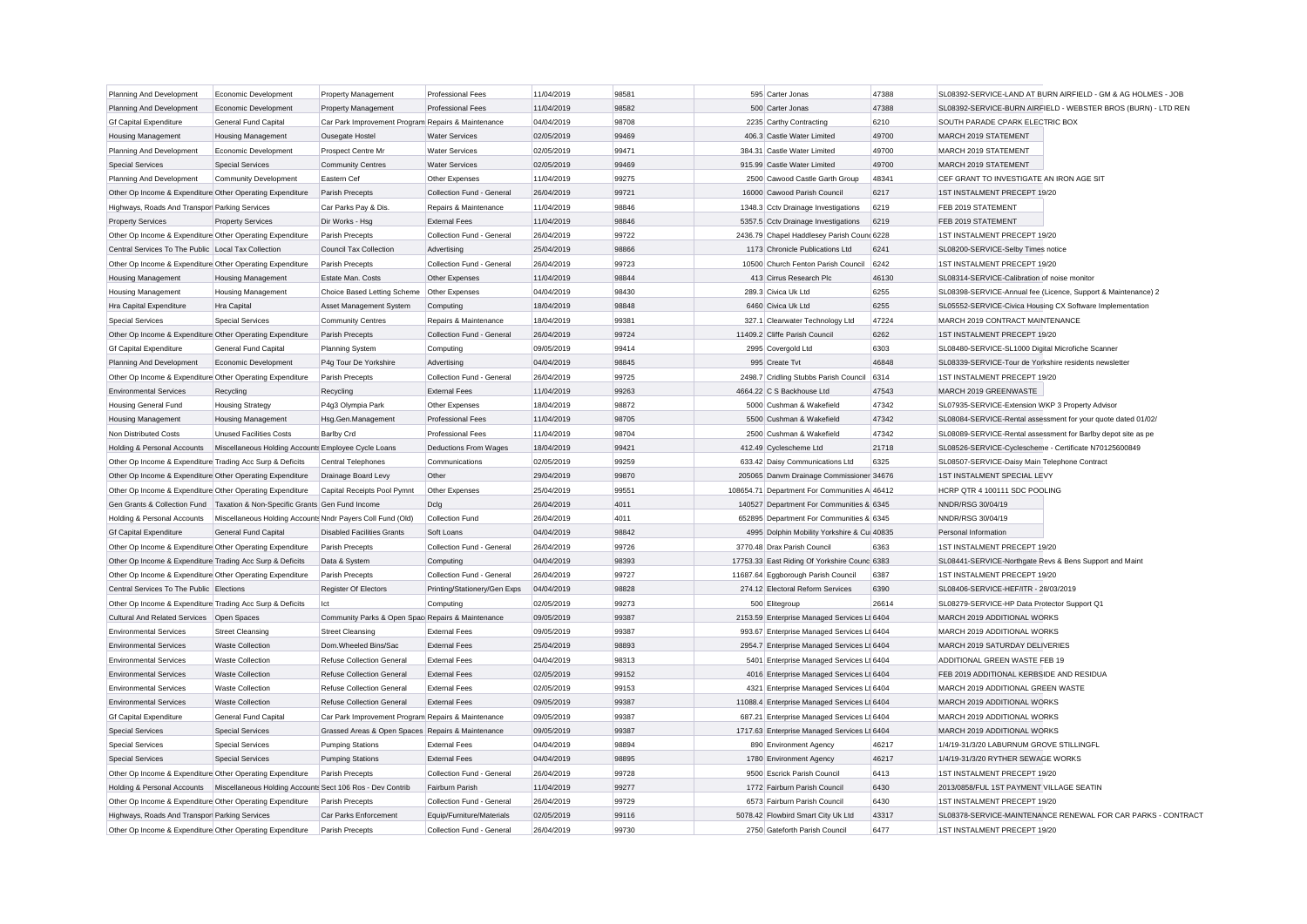| Hra Capital Expenditure                                   | Hra Capital                                        | Pointing Works                                       | Repairs & Maintenance                   | 25/04/2019 | 99096 | 412.5 Gibson Design Consultancy             | 6485  | 17 WESTBOURNE GARDENS                                         |                                                               |
|-----------------------------------------------------------|----------------------------------------------------|------------------------------------------------------|-----------------------------------------|------------|-------|---------------------------------------------|-------|---------------------------------------------------------------|---------------------------------------------------------------|
| <b>Hra Capital Expenditure</b>                            | Hra Capital                                        | Pointing Works                                       | Repairs & Maintenance                   | 25/04/2019 | 99097 | 375 Gibson Design Consultancy               | 6485  | <b>WESTFIELD CRESCENT</b>                                     |                                                               |
| Hra Capital Expenditure                                   | Hra Capital                                        | Pointing Works                                       | Repairs & Maintenance                   | 25/04/2019 | 99098 | 262.5 Gibson Design Consultancy             | 6485  | 5 MEADOW VIEW                                                 |                                                               |
| Hra Capital Expenditure                                   | Hra Capital                                        | Environmental Improvement Pla Repairs & Maintenance  |                                         | 25/04/2019 | 99596 | 705 Groundwork North Yorkshire              | 6506  |                                                               | SL08018-SERVICE-Design work for Prospect Place, Wistow as per |
| Hra Capital Expenditure                                   | Hra Capital                                        | Environmental Improvement Pla Repairs & Maintenance  |                                         | 02/05/2019 | 99597 | 658 Groundwork North Yorkshire              | 6506  |                                                               | SL08017-SERVICE-Project Management costs for St Wilfrids Cour |
| Planning And Development                                  | <b>Community Development</b>                       | Central Cef                                          | Other Expenses                          | 02/05/2019 | 99142 | 2000 Groundwork North Yorkshire             | 6506  | SL08427-SERVICE-Feasibility Study for the Old Steam Crane     |                                                               |
| Planning And Development                                  | <b>Community Development</b>                       | Community Engagement Forum External Fees             |                                         | 02/05/2019 | 99141 | 2000 Groundwork North Yorkshire             | 6506  | SL08506-SERVICE-Provision of Services for CEF 1/10/18 - 31/3/ |                                                               |
| Other Op Income & Expenditure Other Operating Expenditure |                                                    | Parish Precepts                                      | Collection Fund - General               | 26/04/2019 | 99731 | 16235.15 Hambleton Parish Council           | 6519  | 1ST INSTALMENT PRECEPT 19/20                                  |                                                               |
| Planning And Development                                  | <b>Community Development</b>                       | Southern Cef                                         | Other Expenses                          | 11/04/2019 | 99245 | 2128.48 Hambleton Players                   | 46005 | CEF GRANT NEW LIGHTING & STAGE BACKDROP                       |                                                               |
| Holding & Personal Accounts                               | Miscellaneous Holding Accounts Cil Holding Account |                                                      | Suspense                                | 04/04/2019 | 98971 | 476.25 Healaugh & Catterton Parish Co 21234 |       | CIL 15% PC CONTRIBUTION                                       |                                                               |
| Other Op Income & Expenditure Other Operating Expenditure |                                                    | Parish Precepts                                      | Collection Fund - General               | 26/04/2019 | 99732 | 253.88 Healaugh & Catterton Parish Co 21234 |       | 1ST INSTALMENT PRECEPT 19/20                                  |                                                               |
| Other Op Income & Expenditure Other Operating Expenditure |                                                    | Parish Precepts                                      | Collection Fund - General               | 26/04/2019 | 99733 | 2203.5 Heck Parish Council                  | 6549  | 1ST INSTALMENT PRECEPT 19/20                                  |                                                               |
| Other Op Income & Expenditure Other Operating Expenditure |                                                    | Parish Precepts                                      | Collection Fund - General               | 26/04/2019 | 99734 | 11138.51 Hemingbrough Parish Council        | 6553  | 1ST INSTALMENT PRECEPT 19/20                                  |                                                               |
| Other Op Income & Expenditure Other Operating Expenditure |                                                    | Parish Precepts                                      | Collection Fund - General               | 26/04/2019 | 99735 | 7462.5 Hensall Parish Council               | 6557  | 1ST INSTALMENT PRECEPT 19/20                                  |                                                               |
| Other Op Income & Expenditure Other Operating Expenditure |                                                    | Parish Precepts                                      | Collection Fund - General               | 26/04/2019 | 99736 | 7346.79 Hillam Parish Council               | 6563  | 1ST INSTALMENT PRECEPT 19/20                                  |                                                               |
| Other Op Income & Expenditure Other Operating Expenditure |                                                    | Parish Precepts                                      | Collection Fund - General               | 26/04/2019 | 99737 | 4721.62 Hirst Courtney Parish Council       | 6566  | 1ST INSTALMENT PRECEPT 19/20                                  |                                                               |
| Holding & Personal Accounts                               | Control Accounts                                   | <b>Creditors Control</b>                             | Tax Deduct On Contract Payme 11/04/2019 |            | 99133 | 4397.6 Hm Revenue & Customs                 | 6590  | APRIL 2019 CIS DEDUCTIONS                                     |                                                               |
| <b>Hra Capital Expenditure</b>                            | Hra Capital                                        | Aids & Adaptions Programme                           | Repairs & Maintenance                   | 09/05/2019 | 99399 | 2394 Home Utility Group Limited             | 47533 | 15 OAKLANDS CRESCENT CAMBLESFORTH                             |                                                               |
| Hra Capital Expenditure                                   | Hra Capital                                        | Void Property Repairs                                | Repairs & Maintenance                   | 11/04/2019 | 99047 | 3356.45 Howdens Joinery Ltd                 | 21474 | MARCH 2019 STATEMENT                                          |                                                               |
| <b>Property Services</b>                                  | <b>Property Services</b>                           | Dir Works - Hsg                                      | Equip/Furniture/Materials               | 11/04/2019 | 99047 | 3338.64 Howdens Joinery Ltd                 | 21474 | MARCH 2019 STATEMENT                                          |                                                               |
| Other Op Income & Expenditure Trading Acc Surp & Deficits |                                                    | Housing Support & Enforcemen Subscriptions           |                                         | 04/04/2019 | 98703 | 820 Hqn Ltd                                 | 6606  |                                                               | SL08390-SERVICE-2019/20 Rent Income Excellence Network Member |
| Other Op Income & Expenditure Trading Acc Surp & Deficits |                                                    | Data & System                                        | Computing                               | 25/04/2019 | 98886 | 6846.38 Ideagen Gael Limited                | 6305  | SL08416-SERVICE-Annual Software Charge                        |                                                               |
| <b>Gf Capital Expenditure</b>                             | General Fund Capital                               |                                                      | Computing                               | 04/04/2019 | 98666 | 950 Idox Software Ltd                       | 6622  | SL08106-SERVICE-Oracle Patching Work: AM 000010               |                                                               |
|                                                           |                                                    | <b>Planning System</b>                               |                                         |            | 99375 |                                             | 6622  |                                                               |                                                               |
| Other Op Income & Expenditure Trading Acc Surp & Deficits |                                                    | Data & System                                        | Computing                               | 09/05/2019 |       | 36916.67 Idox Software Ltd                  |       | SL08402-SERVICE-Uniform/TLC Annual Support 2019 20            |                                                               |
| Other Op Income & Expenditure Trading Acc Surp & Deficits |                                                    | Data & System                                        | Computing                               | 09/05/2019 | 99379 | 547.92 Idox Software Ltd                    | 6622  | SL08523-SERVICE-Consultee access for planning maint           |                                                               |
| Highways, Roads And Transpor Parking Services             |                                                    | Car Parks Pay & Dis.                                 | Repairs & Maintenance                   | 11/04/2019 | 98890 | 1899.9 It Electrical (Yorkshire) Ltd        | 6652  | MARCH 2019 STATEMENT                                          |                                                               |
| Highways, Roads And Transpor Public Transport             |                                                    | <b>Bus Station</b>                                   | Repairs & Maintenance                   | 11/04/2019 | 98890 | 844.42 It Electrical (Yorkshire) Ltd        | 6652  | MARCH 2019 STATEMENT                                          |                                                               |
| Hra Capital Expenditure                                   | Hra Capital                                        | <b>Electrical Rewires</b>                            | Repairs & Maintenance                   | 11/04/2019 | 98890 | 25751.74 It Electrical (Yorkshire) Ltd      | 6652  | MARCH 2019 STATEMENT                                          |                                                               |
| Planning And Development                                  | Economic Development                               | Swordfish Way M Rent                                 | Repairs & Maintenance                   | 11/04/2019 | 98890 | 266.68 It Electrical (Yorkshire) Ltd        | 6652  | MARCH 2019 STATEMENT                                          |                                                               |
| <b>Property Services</b>                                  | <b>Property Services</b>                           | Dir Works - Hsg                                      | <b>External Fees</b>                    | 11/04/2019 | 98890 | 7912.78 It Electrical (Yorkshire) Ltd       | 6652  | MARCH 2019 STATEMENT                                          |                                                               |
| <b>Special Services</b>                                   | <b>Special Services</b>                            | Communal Lighting                                    | Repairs & Maintenance                   | 11/04/2019 | 98890 | 487.42 It Electrical (Yorkshire) Ltd        | 6652  | MARCH 2019 STATEMENT                                          |                                                               |
| <b>Special Services</b>                                   | <b>Special Services</b>                            | <b>Community Centres</b>                             | Repairs & Maintenance                   | 11/04/2019 | 98890 | 2034.09 It Electrical (Yorkshire) Ltd       | 6652  | MARCH 2019 STATEMENT                                          |                                                               |
| Other Op Income & Expenditure Trading Acc Surp & Deficits |                                                    | Housing Support & Enforcemen Direct Salaries & Wages |                                         | 04/04/2019 | 98938 | 1000.16 James Andrews Recruitment Sc 41252  |       | Personal Information                                          |                                                               |
| Other Op Income & Expenditure Trading Acc Surp & Deficits |                                                    | Housing Support & Enforcemen Direct Salaries & Wages |                                         | 11/04/2019 | 99267 | 892.48 James Andrews Recruitment Sc 41252   |       | Personal Information                                          |                                                               |
| Other Op Income & Expenditure Trading Acc Surp & Deficits |                                                    | Housing Support & Enforcemen Direct Salaries & Wages |                                         | 11/04/2019 | 99268 | 627.53 James Andrews Recruitment Sc 41252   |       | Personal Information                                          |                                                               |
| Other Op Income & Expenditure Trading Acc Surp & Deficits |                                                    | Housing Support & Enforcemen Direct Salaries & Wages |                                         | 11/04/2019 | 99269 | 892.76 James Andrews Recruitment Sc 41252   |       | Personal Information                                          |                                                               |
| Other Op Income & Expenditure Trading Acc Surp & Deficits |                                                    | Housing Support & Enforcemen Direct Salaries & Wages |                                         | 18/04/2019 | 99427 | 1031.93 James Andrews Recruitment Sc 41252  |       | Personal Information                                          |                                                               |
| Other Op Income & Expenditure Trading Acc Surp & Deficits |                                                    | Housing Support & Enforcemen Direct Salaries & Wages |                                         | 18/04/2019 | 99428 | 1027.01 James Andrews Recruitment Sc 41252  |       | Personal Information                                          |                                                               |
| Other Op Income & Expenditure Trading Acc Surp & Deficits |                                                    | Housing Support & Enforcemen Direct Salaries & Wages |                                         | 26/04/2019 | 99683 | 396.04 James Andrews Recruitment Sc 41252   |       | Personal Information                                          |                                                               |
| Other Op Income & Expenditure Trading Acc Surp & Deficits |                                                    | Housing Support & Enforcemen Direct Salaries & Wages |                                         | 26/04/2019 | 99684 | 783.18 James Andrews Recruitment Sc 41252   |       | Personal Information                                          |                                                               |
| Other Op Income & Expenditure Trading Acc Surp & Deficits |                                                    | Data & System                                        | Computing                               | 04/04/2019 | 98062 | 405 Jayex Technology Ltd                    | 6657  | SL08413-SERVICE-Annual software licence                       |                                                               |
| <b>Property Services</b>                                  | <b>Property Services</b>                           | Dir Works - Hsg                                      | Other Expenses                          | 11/04/2019 | 98856 | 260 J&D Decorating And Property M 36796     |       | 1 WINDMILL RISE TADCASTER                                     |                                                               |
| <b>Property Services</b>                                  | <b>Property Services</b>                           | Dir Works - Hsg                                      | Other Expenses                          | 11/04/2019 | 98916 | 370 J&D Decorating And Property M 36796     |       | 19 THE CLOISTERS HEMINGBROUGH                                 |                                                               |
| <b>Property Services</b>                                  | <b>Property Services</b>                           | Dir Works - Hsg                                      | Other Expenses                          | 18/04/2019 | 99125 | 500 J&D Decorating And Property M 36796     |       | 18 MOUNT PLEASANT LITTLE SMEATON                              |                                                               |
| <b>Property Services</b>                                  | <b>Property Services</b>                           | Dir Works - Hsg                                      | Other Expenses                          | 18/04/2019 | 99126 | 440 J&D Decorating And Property M 36796     |       | 15B EAST ACRES BYRAM                                          |                                                               |
| Other Op Income & Expenditure Other Operating Expenditure |                                                    | Parish Precepts                                      | Collection Fund - General               | 26/04/2019 | 99738 | 2500 Kelfield Parish Council                | 6688  | 1ST INSTALMENT PRECEPT 19/20                                  |                                                               |
| Other Op Income & Expenditure Other Operating Expenditure |                                                    | Parish Precepts                                      | Collection Fund - General               | 26/04/2019 | 99739 | 8081.51 Kellington Parish Council           | 6689  | 1ST INSTALMENT PRECEPT 19/20                                  |                                                               |
| Other Op Income & Expenditure Other Operating Expenditure |                                                    | Parish Precepts                                      | Collection Fund - General               | 26/04/2019 | 99740 | 3956.97 Kirk Smeaton Parish Council         | 6703  | 1ST INSTALMENT PRECEPT 19/20                                  |                                                               |
| Central Services To The Public Local Land Charges         |                                                    | <b>Land Charges</b>                                  | <b>Training Expenses</b>                | 18/04/2019 | 99374 | 370 Land Data                               | 47034 |                                                               | SL07662-SERVICE-Training Fees JS and DB Land Charges Course   |
| Other Op Income & Expenditure Trading Acc Surp & Deficits |                                                    | <b>Legal Services</b>                                | <b>External Fees</b>                    | 05/04/2019 | 3992  | 830 Land Registry                           | 31707 | <b>LAND REG SEARCHES</b>                                      |                                                               |
| Central Services To The Public Local Tax Collection       |                                                    | <b>Council Tax Collection</b>                        | Legal Fees                              | 12/04/2019 | 4003  | 715 Liberata Uk Ltd                         | 36656 | FFB 2019 LIABILITY ORDERS                                     |                                                               |
| <b>Housing Management</b>                                 | <b>Housing Management</b>                          | <b>Housing Management</b>                            | Fines And Costs/Penalties               | 12/04/2019 | 4002  | 710 Liberata Uk Ltd                         | 36656 | 11/3/19 & 19/3/19 LIABILITY ORDERS                            |                                                               |
|                                                           | <b>Housing Management</b>                          | <b>Housing Management</b>                            | <b>Legal Fees</b>                       | 05/04/2019 | 3991  | 892 Liberata Uk Ltd                         | 36656 | MARCH 209 PCOL CLAIMS                                         |                                                               |
| <b>Housing Management</b>                                 |                                                    |                                                      |                                         |            |       |                                             |       |                                                               |                                                               |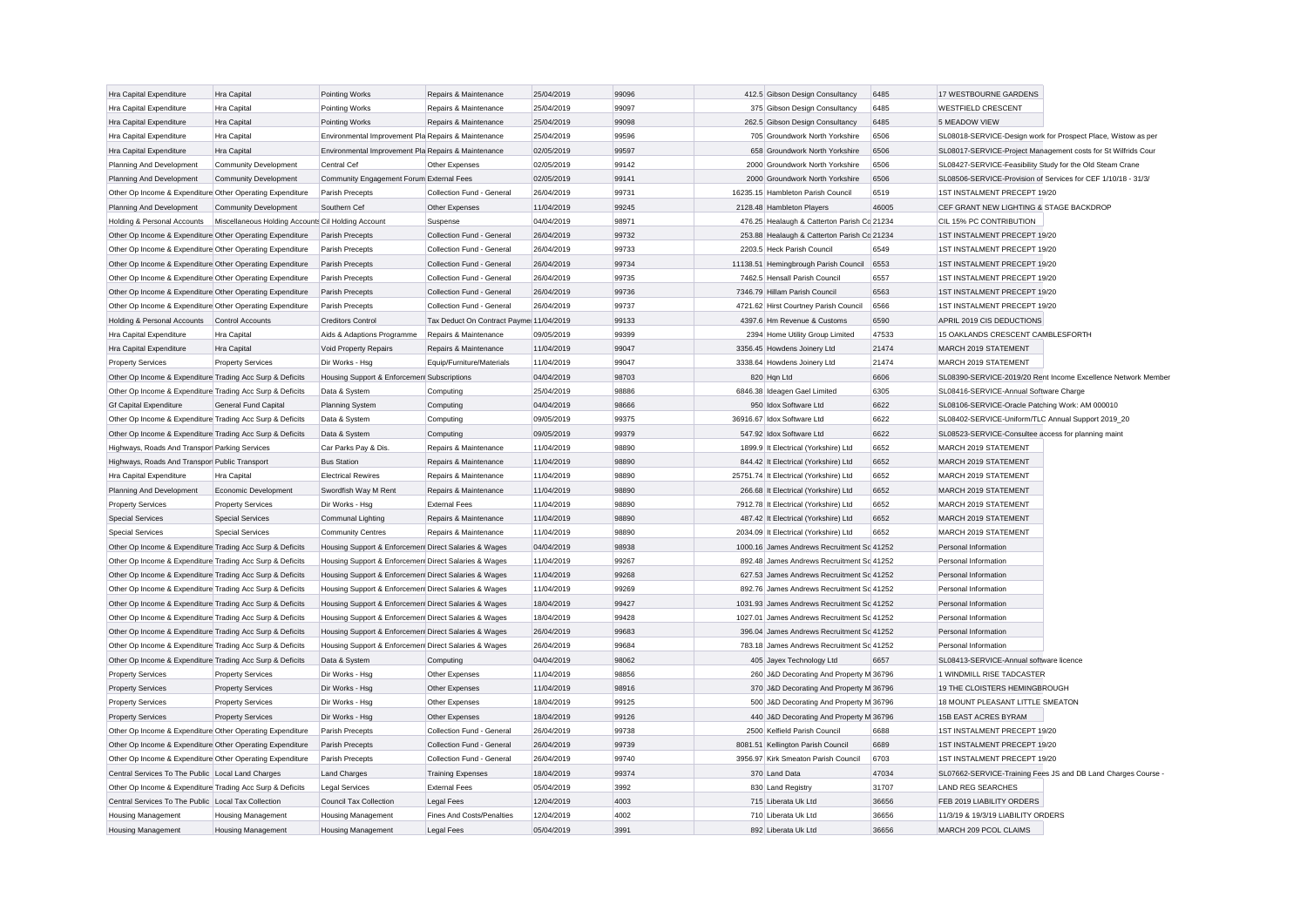| Other Op Income & Expenditure Other Operating Expenditure                             |                                                            | Parish Precepts                                      | Collection Fund - General          | 26/04/2019               | 99741 |          | 1510.7 Little Smeaton Parish Council         | 43987        | <b>1ST INSTALMENT PRECEPT 19/20</b>                                              |
|---------------------------------------------------------------------------------------|------------------------------------------------------------|------------------------------------------------------|------------------------------------|--------------------------|-------|----------|----------------------------------------------|--------------|----------------------------------------------------------------------------------|
| Other Op Income & Expenditure Trading Acc Surp & Deficits                             |                                                            | Leadership Team                                      | Subscriptions                      | 02/05/2019               | 99378 |          | 8305.38 Local Government Association         | 37138        | SL07991-SERVICE-LGA Subscription 2019/20                                         |
| Other Op Income & Expenditure Other Operating Expenditure                             |                                                            | Parish Precepts                                      | Collection Fund - General          | 26/04/2019               | 99742 |          | 525 Long Drax Parish Council                 | 6778         | 1ST INSTALMENT PRECEPT 19/20                                                     |
| Planning And Development                                                              | <b>Planning Policy</b>                                     | Dev. Policy Serv. (Plan Selby)                       | <b>Professional Fees</b>           | 25/04/2019               | 99146 |          | 18507 Luc (Land Use Consultants)             | 51022        | SL08458-SERVICE-LUC inv 050315 desk based part of study: 33%                     |
| Other Op Income & Expenditure Trading Acc Surp & Deficits                             |                                                            | Data & System                                        | Direct Salaries & Wages            | 02/05/2019               | 99444 | 1565 M 3 |                                              | 49965        | SL08508-SERVICE-M3NHF Solid Fuel Appliance Servicing and Main                    |
| Other Op Income & Expenditure Trading Acc Surp & Deficits                             |                                                            | Data & System                                        | Direct Salaries & Wages            | 02/05/2019               | 99444 | 330 M 3  |                                              | 49965        | SL08508-SERVICE-M3NHF SOR Solid Fuel Appliance Servicing and                     |
| Other Op Income & Expenditure Trading Acc Surp & Deficits                             |                                                            | Data & System                                        | Direct Salaries & Wages            | 02/05/2019               | 99444 | 1370 M 3 |                                              | 49965        | SL08508-SERVICE-SOR SMVs NHF Schedule                                            |
| Other Op Income & Expenditure Trading Acc Surp & Deficits                             |                                                            | Data & System                                        | <b>Direct Salaries &amp; Wages</b> | 02/05/2019               | 99444 | 555 M 3  |                                              | 49965        | SL08508-SERVICE-SOR SMV Solid Fuel Appliance Servicing and Ma                    |
| Planning And Development                                                              | Development Control                                        | Development Management                               | Direct Salaries & Wages            | 11/04/2019               | 98416 |          | 3974.77 Macdonald & Company Freelan 47534    |              | Personal Information                                                             |
| Planning And Development                                                              | Development Control                                        | Development Management                               | Direct Salaries & Wages            | 11/04/2019               | 99032 |          | 1590.76 Macdonald & Company Freelan 47534    |              | Personal Information                                                             |
| <b>Housing Management</b>                                                             | <b>Housing Management</b>                                  | Estate Man. Costs                                    | Other Expenses                     | 25/04/2019               | 98900 |          | 680 Marcus Taperell                          | 7302         | SL08254-SERVICE-Garden area SDC Carpark area between 16 -18 L                    |
| <b>Housing Management</b>                                                             | <b>Housing Management</b>                                  | Estate Man, Costs                                    | Other Expenses                     | 25/04/2019               | 98901 |          | 800 Marcus Taperell                          | 7302         | SL07949-SERVICE-To fell and remove confiers at 7 West Court R                    |
| <b>Housing Management</b>                                                             | Housing Management                                         | Estate Man. Costs                                    | Other Expenses                     | 02/05/2019               | 99140 |          | 300 Marcus Taperell                          | 7302         | SL08296-SERVICE-felling and stump grinding Rowen tree at the                     |
| Hra Capital Expenditure                                                               | Hra Capital                                                | Void Property Repairs                                | Direct Salaries & Wages            | 18/04/2019               | 99274 |          | 1140.57 Matrix Scm Limited                   | 48241        | Personal Information                                                             |
| Hra Capital Expenditure                                                               | Hra Capital                                                | Damp Works                                           | Repairs & Maintenance              | 25/04/2019               | 99062 |          | 3476 Michael Walsh (Plasterers) Ltd 7419     |              | 4 MAIN ROAD HIRST COURTNEY                                                       |
| Hra Capital Expenditure                                                               | Hra Capital                                                | <b>Electrical Rewires</b>                            | Repairs & Maintenance              | 25/04/2019               | 99063 |          | 976 Michael Walsh (Plasterers) Ltd 7419      |              | 7 BARRINGTON GARTH KELLINGTON                                                    |
| Hra Capital Expenditure                                                               | Hra Capital                                                | Void Property Repairs                                | Repairs & Maintenance              | 25/04/2019               | 99064 |          | 432 Michael Walsh (Plasterers) Ltd 7419      |              | <b>76 CHARLES STREET</b>                                                         |
| <b>Property Services</b>                                                              | <b>Property Services</b>                                   | Dir Works - Hsg                                      | Equip/Furniture/Materials          | 11/04/2019               | 99101 |          | 3215.03 Mkm Building Supplies Ltd            | 21210        | MARCH 2019 STATEMENT                                                             |
| Other Op Income & Expenditure Other Operating Expenditure                             |                                                            | Parish Precepts                                      | Collection Fund - General          | 26/04/2019               | 99743 |          | 9904.5 Monk Fryston Parish Council           | 6829         | 1ST INSTALMENT PRECEPT 19/20                                                     |
| <b>Housing Management</b>                                                             | Housing Management                                         | Central Heating-Gas                                  | <b>Professional Fees</b>           | 25/04/2019               | 99061 |          | 1049.76 Morgan Lambert Ltd                   | 6835         | 27/03/19 & 28/03/19 T/PARTY QUALITY AUDI                                         |
| Hra Capital Expenditure                                                               | Hra Capital                                                | <b>Central Heating Systems</b>                       | <b>Professional Fees</b>           | 11/04/2019               | 98676 |          | 641.52 Morgan Lambert Ltd                    | 6835         | T/PARTY QUALITY AUDITS                                                           |
| Housing General Fund                                                                  | Homelessness                                               | <b>Homeless Persons</b>                              | Other Expenses                     | 04/04/2019               | 98973 |          | 500 Personal Information                     | 48267        | Personal Information                                                             |
| <b>Housing General Fund</b>                                                           | Homelessness                                               | Homeless Persons                                     | Printing/Stationery/Gen Exps       | 25/04/2019               | 99610 |          | 500 Personal Information                     | 51556        | Personal Information                                                             |
| Other Op Income & Expenditure Other Operating Expenditure                             |                                                            | Parish Precepts                                      | Collection Fund - General          | 26/04/2019               | 99744 |          | 1000 Newland Parish Council                  | 31679        | 1ST INSTALMENT PRECEPT 19/20                                                     |
| Other Op Income & Expenditure Other Operating Expenditure                             |                                                            | Parish Precepts                                      | Collection Fund - General          | 26/04/2019               | 99745 |          | 5000 Newton Kyme Cum Toulston Pa 6874        |              | 1ST INSTALMENT PRECEPT 19/20                                                     |
| Other Op Income & Expenditure Other Operating Expenditure                             |                                                            | Parish Precepts                                      | Collection Fund - General          | 26/04/2019               | 99746 |          | 8500 North Duffield Parish Council           | 6884         | 1ST INSTALMENT PRECEPT 19/20                                                     |
| <b>Housing Management</b>                                                             | Housing Management                                         | <b>Resource Accounting</b>                           | Other Expenses                     | 09/05/2019               | 99429 |          | 2315 Northern Housing Consortium L 6888      |              | SL08533-SERVICE-Northern Housing Consortium                                      |
| <b>Housing Management</b>                                                             | Housing Management                                         | <b>Tenant Participation</b>                          | Other Expenses                     | 09/05/2019               | 99397 |          | 298 Northern Housing Consortium L 6888       |              | SL08495-SERVICE-Resident Involvement Conference 2019 X3                          |
| Other Op Income & Expenditure Trading Acc Surp & Deficits                             |                                                            | Data & System                                        | Dcla                               | 02/05/2019               | 99136 |          | 1725 Northgate Public Services (Uk) I 47740  |              | SL08474-SERVICE-Retail Discount 2019                                             |
| <b>Gf Capital Expenditure</b>                                                         | <b>General Fund Capital</b>                                | Portholme Rd Collapsed Culverl Repairs & Maintenance |                                    | 18/04/2019               | 99102 |          | 36098.07 North Midland Construction          | 50995        | SL08457-SERVICE-Replacement of collasped culvert at Portholme                    |
| <b>Environmental Services</b>                                                         | <b>Trade Waste</b>                                         | <b>Commercial Waste</b>                              | <b>External Fees</b>               | 09/05/2019               | 99369 |          | 17908.79 North Yorkshire County Council 6902 |              | SL08420-S1013029-BULK WASTE DISPOSAL NYCC                                        |
| Holding & Personal Accounts                                                           | Miscellaneous Holding Accounts C. Tax Payers Coll Fund Acc |                                                      | Nycc Precept                       | 16/04/2019               | 99403 |          | 3742197 North Yorkshire County Council 32208 |              | 18/04/19 PRECEPT INSTALMENT                                                      |
| Holding & Personal Accounts                                                           | Miscellaneous Holding Accounts Nndr Payers Coll Fund (Old) |                                                      | Collection Fund                    | 26/04/2019               | 99765 |          | 557243 North Yorkshire County Council 32208  |              | 30/04/19 RETAINED BUSINESS RATES                                                 |
| Other Op Income & Expenditure Trading Acc Surp & Deficits                             |                                                            | <b>Human Resources</b>                               | <b>External Fees</b>               | 02/05/2019               | 99123 |          | 4495 North Yorkshire County Council 6902     |              | SL08470-SERVICE-Health & Safety Services - October 2018 to Ma                    |
| Planning And Development                                                              | Development Control                                        | Development Management                               | <b>Professional Fees</b>           | 18/04/2019               | 98387 |          | 1470 North Yorkshire County Council 6902     |              | SL08431-SERVICE-Gascoigne Wood - Counsel Fees (Inv Ref 370002                    |
| Planning And Development                                                              | Development Control                                        | Development Management                               | <b>Professional Fees</b>           | 02/05/2019               | 99117 |          | 2900 North Yorkshire County Council 6902     |              | SL08332-SERVICE-Ecology Services for Q4 Jan-March 2019. FAO                      |
| Holding & Personal Accounts                                                           | Miscellaneous Holding Accounts C. Tax Payers Coll Fund Acc |                                                      | Nyfra Precept                      | 16/04/2019               | 99402 |          | 203415 North Yorkshire Fire & Rescue 32207   |              | 18/04/19 PRECEPT INSTALMENT                                                      |
| Holding & Personal Accounts                                                           | Miscellaneous Holding Accounts Nndr Payers Coll Fund (Old) |                                                      | Collection Fund                    | 26/04/2019               | 99764 |          | 25991 North Yorkshire Fire & Rescue 32207    |              | 30/04/19 RETAINED BUSINESS RATES                                                 |
| Holding & Personal Accounts                                                           | Miscellaneous Holding Accounts C. Tax Payers Coll Fund Acc |                                                      | Nypa Precept                       | 16/04/2019               | 99404 |          | 729998 North Yorkshire Pcc                   | 32209        | 18/04/19 PRECEPT INSTALMENT                                                      |
| Highways, Roads And Transpor Parking Services                                         |                                                            | Car Parks-Other                                      | <b>Energy Costs</b>                | 18/04/2019               | 99160 |          | 1162.18 Npower Ltd                           | 6917         | 1/1/19-31/3/19 BRITTANNIA CAR PARK                                               |
| Highways, Roads And Transpor Parking Services                                         |                                                            | Car Parks Pay & Dis.                                 | <b>Energy Costs</b>                | 18/04/2019               | 99168 |          | 846.89 Npower Ltd                            | 6917         | 1/1/19-31/3/19 LIGHTING MCROSS/MCK CPARK                                         |
| Highways, Roads And Transpor Parking Services                                         |                                                            | Car Parks Pay & Dis.                                 | <b>Energy Costs</b>                | 18/04/2019               | 99171 |          | 283.56 Npower Ltd                            | 6917         | 1/1/19-31/3/19 TICKET MACHINES CPARKS                                            |
| <b>Housing Management</b>                                                             | <b>Housing Management</b>                                  | Ousegate Hostel                                      | <b>Energy Costs</b>                | 18/04/2019               | 99190 |          | 590.71 Npower Ltd                            | 6917         | 1/1/19-31/3/19 OUSEGATE LODGE                                                    |
|                                                                                       |                                                            |                                                      |                                    | 18/04/2019               | 99131 |          | 1008.82 Npower Ltd                           | 6917         | 1/3/19-31/3/19 MARKET CROSS                                                      |
| Other Op Income & Expenditure Trading Acc Surp & Deficits<br>Planning And Development | Economic Development                                       | Access Selby - Contact Centre                        | <b>Energy Costs</b>                | 18/04/2019               | 99178 |          | 1226.05 Npower Ltd                           | 6917         | 1/1/19-31/3/19 PROSPECT CENTRE                                                   |
|                                                                                       |                                                            | Prospect Centre Mr                                   | <b>Energy Costs</b>                |                          | 99240 |          |                                              |              |                                                                                  |
| Planning And Development                                                              | Economic Development<br><b>Special Services</b>            | The Vivars Mr                                        | <b>Energy Costs</b>                | 18/04/2019<br>18/04/2019 | 99132 |          | 1306.81 Npower Ltd                           | 6917<br>6917 | 1/2/19-31/3/19 COMM AREA VIVARS INDUSTRI<br>1/3/19-31/3/19 ST WILFRIDS COMMUNUAL |
| <b>Special Services</b>                                                               |                                                            | <b>Community Centres</b>                             | <b>Energy Costs</b>                |                          |       |          | 1570.27 Npower Ltd                           |              |                                                                                  |
| <b>Special Services</b>                                                               | <b>Special Services</b>                                    | <b>Community Centres</b>                             | <b>Energy Costs</b>                | 18/04/2019               | 99176 |          | 393.98 Npower Ltd                            | 6917         | 1/1/19-31/3/19 ROSEMARY HOUSE                                                    |
| <b>Special Services</b>                                                               | <b>Special Services</b>                                    | <b>Community Centres</b>                             | <b>Energy Costs</b>                | 18/04/2019               | 99177 |          | 2902.28 Npower Ltd                           | 6917         | 1/1/19-31/3/19 LBH COURT                                                         |
| <b>Special Services</b>                                                               | <b>Special Services</b>                                    | <b>Community Centres</b>                             | <b>Energy Costs</b>                | 18/04/2019               | 99188 |          | 626.17 Npower Ltd                            | 6917         | 1/1/19-31/3/19 KELCBAR CLOSE                                                     |
| Other Op Income & Expenditure Trading Acc Surp & Deficits                             |                                                            | Ict                                                  | Computing                          | 02/05/2019               | 99139 |          | 6178.72 Nynet Ltd                            | 6924         | SL08469-SERVICE-NYNET SDC Link                                                   |
| Other Op Income & Expenditure Trading Acc Surp & Deficits                             |                                                            | Ict                                                  | Computing                          | 04/04/2019               | 98885 |          | 1157.87 One Source It Limited                | 45837        | SL08396-SERVICE-Server hardware maintenance 19-20                                |
| Other Op Income & Expenditure Trading Acc Surp & Deficits                             |                                                            | Ict                                                  | Computing                          | 25/04/2019               | 99359 |          | 1167.87 One Source It Limited                | 45837        | SL08489-SERVICE-Hardware Support Maintenance 19/20                               |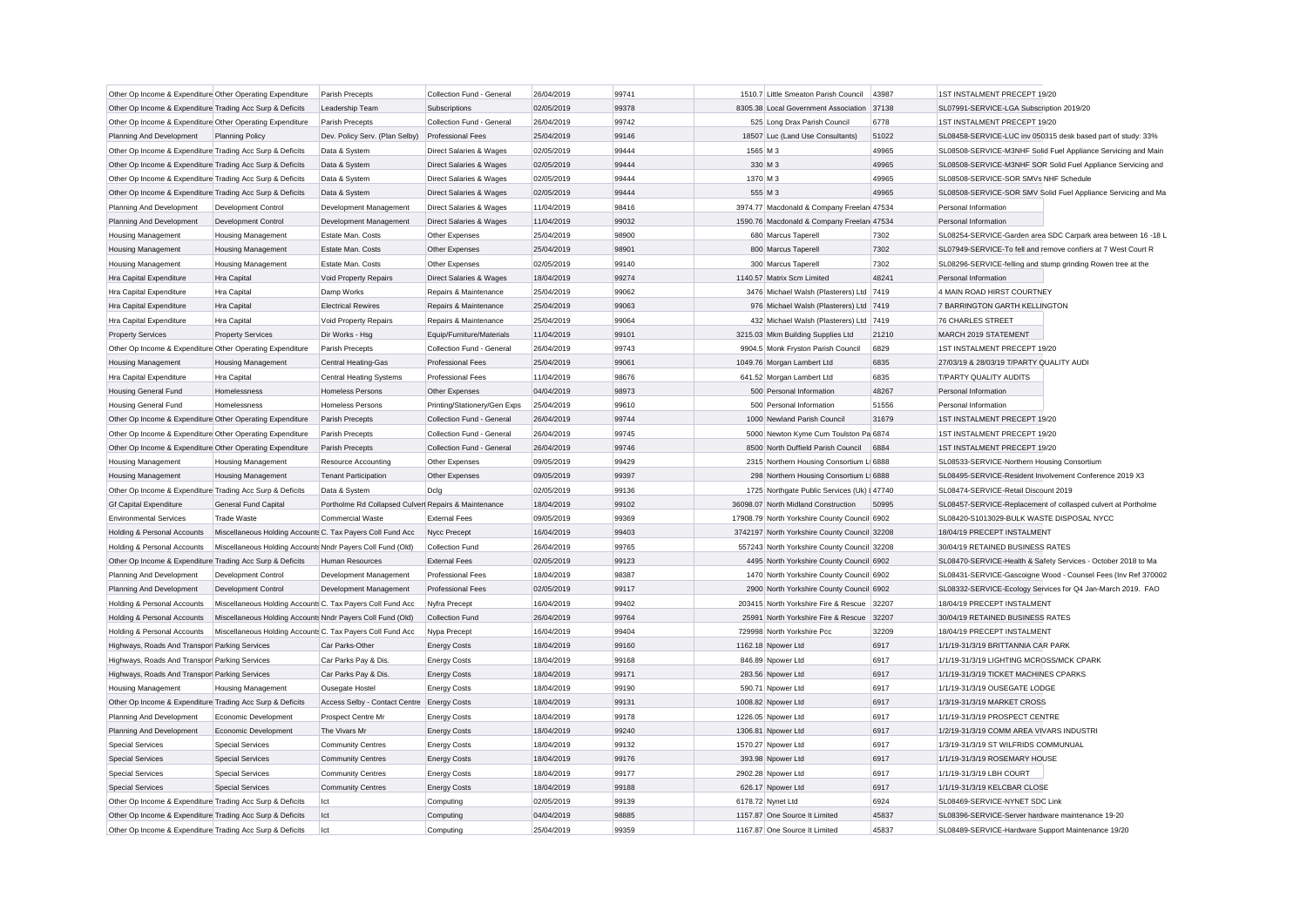| <b>Property Services</b>                                  | <b>Property Services</b>                       | Dir Works - Hsg                          | Other Expenses                     | 11/04/2019 | 98628 | 403.57 Orbis Protect Limited                  | 48585 | 60 JOHNSON STREET SELBY                                       |                                                              |
|-----------------------------------------------------------|------------------------------------------------|------------------------------------------|------------------------------------|------------|-------|-----------------------------------------------|-------|---------------------------------------------------------------|--------------------------------------------------------------|
| <b>Property Services</b>                                  | <b>Property Services</b>                       | Dir Works - Hsa                          | Other Expenses                     | 11/04/2019 | 98629 | 650.01 Orbis Protect Limited                  | 48585 | 6 PARKIN AVENUE SELBY YO8 8BY                                 |                                                              |
| <b>Property Services</b>                                  | <b>Property Services</b>                       | Dir Works - Hsg                          | Other Expenses                     | 11/04/2019 | 98630 | 403.57 Orbis Protect Limited                  | 48585 | 29B MILL CLOSE MONK FRYSTON LS25 5ED                          |                                                              |
| <b>Property Services</b>                                  | <b>Property Services</b>                       | Dir Works - Hsg                          | Other Expenses                     | 11/04/2019 | 98631 | 403.57 Orbis Protect Limited                  | 48585 | 15 MOUNT PLEASANT LITTLE SMEATON WF8 3LW                      |                                                              |
| <b>Property Services</b>                                  | <b>Property Services</b>                       | Dir Works - Hsg                          | Other Expenses                     | 11/04/2019 | 98632 | 288.35 Orbis Protect Limited                  | 48585 | 29B MILL CLOSE MONK FRYSTON LS25 5ED                          |                                                              |
| <b>Property Services</b>                                  | <b>Property Services</b>                       | Dir Works - Hsg                          | Other Expenses                     | 11/04/2019 | 98633 | 923.85 Orbis Protect Limited                  | 48585 | 15 MOUNT PLEASANT LITTLE SMEATON                              |                                                              |
| <b>Property Services</b>                                  | <b>Property Services</b>                       | Dir Works - Hsg                          | Other Expenses                     | 11/04/2019 | 98833 | 285.71 Orbis Protect Limited                  | 48585 | 7 NORTHFIELD CLOSE WOMERSLEY                                  |                                                              |
| Other Op Income & Expenditure Other Operating Expenditure |                                                | Drainage Board Levy                      | Other                              | 29/04/2019 | 99869 | 131313.59 Ouse & Derwent Internal Draina 6942 |       | 1ST INSTALMENT SPECIAL LEVY                                   |                                                              |
| Hra Capital Expenditure                                   | <b>Hra Capital</b>                             | Roof Replacement                         | Repairs & Maintenance              | 18/04/2019 | 99149 | 894.63 Paul Harrison                          | 6531  | 15 WESTFIELD AVENUE EGGBOROUGH                                |                                                              |
| <b>Property Services</b>                                  | <b>Property Services</b>                       | Dir Works - Hsg                          | <b>External Fees</b>               | 18/04/2019 | 99148 | 330.2 Paul Harrison                           | 6531  | 2 STATION COTTAGES WOMERSLEY                                  |                                                              |
| Other Op Income & Expenditure Trading Acc Surp & Deficits |                                                | Ict                                      | <b>Professional Fees</b>           | 25/04/2019 | 98942 | 3000 Phoenix Software Ltd                     | 6967  | SL08363-SERVICE-O365 Readiness Assessment                     |                                                              |
| Other Op Income & Expenditure Trading Acc Surp & Deficits |                                                | lct                                      | <b>Professional Fees</b>           | 09/05/2019 | 99370 | 1000 Phoenix Software Ltd                     | 6967  | SL08363-SERVICE-CIE and User Adoption Workshop                |                                                              |
| <b>Special Services</b>                                   | <b>Special Services</b>                        | <b>Pumping Stations</b>                  | Repairs & Maintenance              | 18/04/2019 | 98850 | 420 R A Dalton                                | 6326  | CALL OUT 8 PARK LANE BALNE DN14 0ET                           |                                                              |
| Other Op Income & Expenditure Trading Acc Surp & Deficits |                                                | Ict                                      | <b>Professional Fees</b>           | 25/04/2019 | 98875 | 400 Razorblue Ltd                             | 27684 | SL08488-SERVICE-Managed IT Support 19/20                      |                                                              |
| Hra Capital Expenditure                                   | Hra Capital                                    | Void Property Repairs                    | Repairs & Maintenance              | 04/04/2019 | 98714 | 960 Rb Services                               | 50451 | 5 HILLSIDE STILLINGFLEET EXTRA WORKS                          |                                                              |
| <b>Gf Capital Expenditure</b>                             | General Fund Capital                           | <b>Disabled Facilities Grants</b>        | Soft Loans                         | 04/04/2019 | 98841 | 5399 Rdv Contracting Ltd                      | 50039 | Personal Information                                          |                                                              |
| <b>Property Services</b>                                  | <b>Property Services</b>                       | Dir Works - Hsa                          | <b>External Fees</b>               | 18/04/2019 | 99279 | 1045 Rdv Contracting Ltd                      | 50039 | 15 HEMPBRIDGE CLOSE SELBY YO8 4XJ                             |                                                              |
| <b>Property Services</b>                                  | <b>Property Services</b>                       | Dir Works - Hsg                          | <b>External Fees</b>               | 18/04/2019 | 99280 | 3365 Rdv Contracting Ltd                      | 50039 | 9 CHESTNUT ROAD CAWOOD YO8 3TB                                |                                                              |
| Central Services To The Public Local Land Charges         |                                                | Land Charges                             | Subsistence & Conf Expenses        | 04/04/2019 | 98838 | 275.04 Redfern Travel Ltd                     | 7045  | SL08412-SERVICE-Train Tickets JS - 4/10/18, JS&DB - 2/10/18   |                                                              |
| Other Op Income & Expenditure Trading Acc Surp & Deficits |                                                | Marketing & Comms                        | <b>Travelling Costs</b>            | 18/04/2019 | 98840 | 264.36 Redfern Travel Ltd                     | 7045  | SL06438-SERVICE-Travel Public Policy exchange - Mike James    |                                                              |
| Other Op Income & Expenditure Other Operating Expenditure |                                                | Parish Precepts                          | Collection Fund - General          | 26/04/2019 | 99747 | 47262.61 Riccall Parish Council               | 7068  | 1ST INSTALMENT PRECEPT 19/20                                  |                                                              |
| Other Op Income & Expenditure Trading Acc Surp & Deficits |                                                |                                          | Communications                     | 02/05/2019 | 99272 | 1163.25 Royal Mail Group Plc                  | 7100  | 1ST CLASS POST SERVICE                                        |                                                              |
|                                                           |                                                | Postage Account                          |                                    |            |       |                                               |       |                                                               |                                                              |
| Planning And Development                                  | <b>Development Control</b>                     | Development Management                   | Printing/Stationery/Gen Exps       | 04/04/2019 | 98671 | 950 Rtpi Yorkshire                            | 24555 | SL08369-SERVICE-RTPI Conference 2019 Multibuy 10 x tickets    |                                                              |
| Other Op Income & Expenditure Trading Acc Surp & Deficits |                                                | <b>Housing Tenant Services</b>           | Direct Salaries & Wages            | 25/04/2019 | 99041 | 561.6 Ryedale District Council                | 7105  | SL08462-SERVICE-lone worker quarter 1                         |                                                              |
| Other Op Income & Expenditure Trading Acc Surp & Deficits |                                                | <b>Housing Tenant Services</b>           | <b>Direct Salaries &amp; Wages</b> | 02/05/2019 | 99293 | 5637.87 Ryedale District Council              | 7105  | SL08531-SERVICE-Out of hours call handling                    |                                                              |
| <b>Environmental Services</b>                             | Recycling                                      | Recycling                                | <b>External Fees</b>               | 25/04/2019 | 98892 | 408.12 Ryedale Organics Ltd                   | 6694  | <b>WEEK 13 GREENWASTE</b>                                     |                                                              |
| <b>Environmental Services</b>                             | Recycling                                      | Recycling                                | <b>External Fees</b>               | 02/05/2019 | 99122 | 492.48 Ryedale Organics Ltd                   | 6694  | <b>WEEK 14 GREENWASTE</b>                                     |                                                              |
| <b>Environmental Services</b>                             | Recycling                                      | Recycling                                | <b>External Fees</b>               | 09/05/2019 | 99388 | 581.02 Ryedale Organics Ltd                   | 6694  | <b>WEEK 15 GREENWASTE</b>                                     |                                                              |
| Other Op Income & Expenditure Other Operating Expenditure |                                                | Parish Precepts                          | Collection Fund - General          | 26/04/2019 | 99748 | 3000 Ryther Cum Ossendyke Parish (7107        |       | 1ST INSTALMENT PRECEPT 19/20                                  |                                                              |
| Central Services To The Public Local Tax Collection       |                                                | Council Tax Collection                   | <b>External Fees</b>               | 05/04/2019 | 3994  | 413.13 Santander                              | 6052  | MARCH 2019 COUNCIL TAX PAYMENTS                               |                                                              |
| <b>Housing Management</b>                                 | Housing Management                             | <b>Rent Project</b>                      | <b>External Fees</b>               | 05/04/2019 | 3995  | 451.52 Santander                              | 6052  | MARCH 2019 HOUSE & GARAGE RENTS                               |                                                              |
| Other Op Income & Expenditure Other Operating Expenditure |                                                | Parish Precepts                          | Collection Fund - General          | 26/04/2019 | 99749 | 12475 Saxton Cum Scarthingwell Paris 7119     |       | 1ST INSTALMENT PRECEPT 19/20                                  |                                                              |
| Gen Grants & Collection Fund                              | Taxation & Non-Specific Grants Gen Fund Income |                                          | Other Grants/Contributions Etc     | 26/04/2019 | 99766 | 1259417 Scarborough Borough Council           | 51561 | APRIL NNDR POOLING PAYMENT                                    |                                                              |
| <b>Environmental Services</b>                             | Regulatory Servics - Eh                        | Taxi & Hire Licences                     | Licences/Licence Fees              | 18/04/2019 | 97520 | 645.94 S D Turner Independent Trainer 47344   |       | SL08436-SERVICE-Invoice for Taxi Consultation                 |                                                              |
| Housing General Fund                                      | <b>Housing Strategy</b>                        | P4g Empty Homes                          | Other Expenses                     | 02/05/2019 | 99134 | 402.5 Secure Empty Property                   | 50633 | SL08487-SERVICE-1 Alma Terrace, Selby - latest security invoi |                                                              |
| Highways, Roads And Transpor Parking Services             |                                                | Car Parks Enforcement                    | <b>External Fees</b>               | 25/04/2019 | 98943 | 485.85 Security Plus Limited                  | 36209 |                                                               | SL08504-SERVICE-SERVICE CHARGE FOR MARCH 2019 FOR COLLECTION |
| Highways, Roads And Transpor Parking Services             |                                                | Car Parks Enforcement                    | <b>External Fees</b>               | 02/05/2019 | 99256 | 250.04 Security Plus Limited                  | 36209 | SL08505-SERVICE-CASH PROCESSING FOR MARCH 2019                |                                                              |
| Other Op Income & Expenditure Other Operating Expenditure |                                                | Drainage Board Levy                      | Other                              | 29/04/2019 | 99871 | 499882 Selby Area Internal Drainage Bc 7140   |       | 1ST INSTALMENT SPECIAL LEVY                                   |                                                              |
| Planning And Development                                  | <b>Community Development</b>                   | Community Engagement Forum External Fees |                                    | 09/05/2019 | 99561 | 1333.36 Selby District Avs                    | 7159  | SL08548-SERVICE-External Contractors - 31.3.2019              |                                                              |
| <b>Housing Management</b>                                 | <b>Housing Management</b>                      | Edgerton Lodge / Temp Accomr Nndr        |                                    | 25/04/2019 | 99479 | 3744.74 Selby District Council                | 7151  | APRIL 2019 VOIDS CTAX                                         |                                                              |
| <b>Housing Management</b>                                 | <b>Housing Management</b>                      | Ousegate Hostel                          | Nndr                               | 25/04/2019 | 99479 | 513.78 Selby District Council                 | 7151  | APRIL 2019 VOIDS CTAX                                         |                                                              |
| Other Op Income & Expenditure Trading Acc Surp & Deficits |                                                | Access Selby - Contact Centre Nndr       |                                    | 04/04/2019 | 98257 | 16203 Selby District Council                  | 7151  | 1/4/19-31/3/20 ACCESS SELBY                                   |                                                              |
| <b>Property Services</b>                                  | <b>Property Services</b>                       | Dir Works - Hsg                          | Other Expenses                     | 25/04/2019 | 99479 | 1381.2 Selby District Council                 | 7151  | APRIL 2019 VOIDS CTAX                                         |                                                              |
| <b>Special Services</b>                                   | <b>Special Services</b>                        | Community Centres                        | Nndr                               | 04/04/2019 | 98258 | 1404.78 Selby District Council                | 7151  | 1/4/19-31/3/20 12 NORMANDY CLOSE                              |                                                              |
| <b>Special Services</b>                                   | <b>Special Services</b>                        | <b>Community Centres</b>                 | Nndr                               | 04/04/2019 | 98259 | 1679.28 Selby District Council                | 7151  | 1/4/19-31/3/20 12 NORMANDY CLOSE                              |                                                              |
| <b>Property Services</b>                                  | <b>Property Services</b>                       | Dir Works - Hsg                          | Equip/Furniture/Materials          | 18/04/2019 | 99135 | 3883.75 Selby Glass Ltd                       | 7172  | MARCH 2019 STATEMENT                                          |                                                              |
| Other Op Income & Expenditure Trading Acc Surp & Deficits |                                                | Human Resources                          | <b>Professional Fees</b>           | 11/04/2019 | 99093 | 770 Selby Healthcare Ltd                      | 31239 | SL08425-SERVICE-OH Services - March 2019                      |                                                              |
| Planning And Development                                  | Community Development                          | Central Cef                              | Other Expenses                     | 04/04/2019 | 98899 | 500 Selby Rufc                                | 46205 | CEF GRANT U15 BOYS TOUR GRANT                                 |                                                              |
| Other Op Income & Expenditure Other Operating Expenditure |                                                | Parish Precepts                          | Collection Fund - General          | 26/04/2019 | 99750 | 247804 Selby Town Council                     | 7184  | 1ST INSTALMENT PRECEPT 19/20                                  |                                                              |
| Central Services To The Public Elections                  |                                                | <b>District Election</b>                 | Other Expenses                     | 25/04/2019 | 98867 | 1307 Shaw & Sons Ltd                          | 7192  | SL08141-SERVICE-LESDBAG x 100 (Sundries)                      |                                                              |
| Other Op Income & Expenditure Other Operating Expenditure |                                                | Parish Precents                          | Collection Fund - General          | 26/04/2019 | 99751 | 90503.55 Sherburn In Elmet Parish Cound 7199  |       | 1ST INSTALMENT PRECEPT 19/20                                  |                                                              |
| <b>Gf Capital Expenditure</b>                             | General Fund Capital                           | <b>Disabled Facilities Grants</b>        | Soft Loans                         | 25/04/2019 | 99067 | 3319 Sherwood Property Building Ser 35336     |       | Personal Information                                          |                                                              |
| <b>Gf Capital Expenditure</b>                             | General Fund Capital                           | <b>Disabled Facilities Grants</b>        | Soft Loans                         | 25/04/2019 | 99593 | 4893 Sherwood Property Building Ser 35336     |       | Personal Information                                          |                                                              |
|                                                           |                                                |                                          |                                    |            |       |                                               |       |                                                               |                                                              |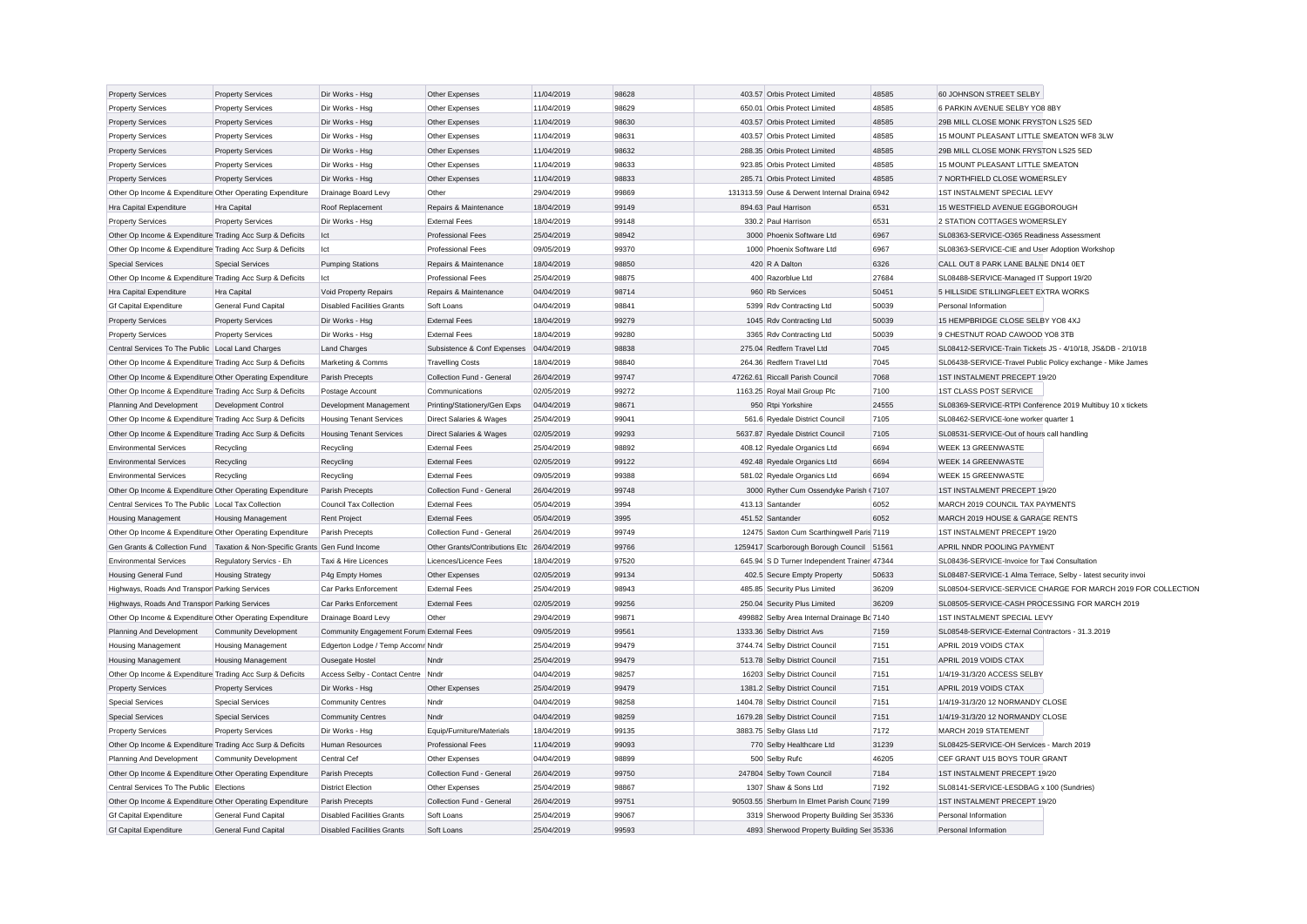| <b>Property Services</b>                                  | <b>Property Services</b>                           | Dir Works - Hsg                                | <b>External Fees</b>                     | 25/04/2019 | 99068 |                 | 2375 Sherwood Property Building Ser 35336    |       | 28 BEECHTREE ROAD TADCASTER LS24 9LW                          |                                                               |
|-----------------------------------------------------------|----------------------------------------------------|------------------------------------------------|------------------------------------------|------------|-------|-----------------|----------------------------------------------|-------|---------------------------------------------------------------|---------------------------------------------------------------|
| <b>Property Services</b>                                  | <b>Property Services</b>                           | Dir Works - Hsg                                | <b>External Fees</b>                     | 25/04/2019 | 99070 |                 | 1300 Sherwood Property Building Ser 35336    |       | 12 HEMPBRIDGE CLOSE SELBY YO8 4XJ                             |                                                               |
| <b>Housing Management</b>                                 | <b>Housing Management</b>                          | Fencing - Planned                              | Repairs & Maintenance                    | 25/04/2019 | 98927 |                 | 520 Simon Calvert Contractors Ltd            | 44422 | <b>14 FOSTERGATE SELBY</b>                                    |                                                               |
| <b>Housing Management</b>                                 | <b>Housing Management</b>                          | Fencing - Planned                              | Repairs & Maintenance                    | 25/04/2019 | 98928 |                 | 1000 Simon Calvert Contractors Ltd           | 44422 | 1 NEW ROAD                                                    |                                                               |
| <b>Housing Management</b>                                 | <b>Housing Management</b>                          | Fencing - Planned                              | Repairs & Maintenance                    | 25/04/2019 | 98929 |                 | 354 Simon Calvert Contractors Ltd            | 44422 | 10A WEST ACRES                                                |                                                               |
| <b>Housing Management</b>                                 | <b>Housing Management</b>                          | <b>Housing Management</b>                      | Central Establishment Charges 11/04/2019 |            | 98827 |                 | 580 Simon Calvert Contractors Ltd            | 44422 |                                                               | SL07952-SERVICE-ref 19481 quote for fence 37 hempbridge road  |
| Hra Capital Expenditure                                   | Hra Capital                                        | Fencing Programme                              | Repairs & Maintenance                    | 04/04/2019 | 98922 |                 | 1425 Simon Calvert Contractors Ltd           | 44422 | INSTALMENT 10 FENCING CONTRACT                                |                                                               |
| <b>Housing Management</b>                                 | <b>Housing Management</b>                          | Estate Man. Costs                              | Other Expenses                           | 04/04/2019 | 98923 |                 | 374 S & J K Decorating                       | 49665 | SL08255-SERVICE-Decorating at 14 Fostergate Selby - invoice r |                                                               |
| <b>Housing Management</b>                                 | <b>Housing Management</b>                          | Estate Man, Costs                              | Other Expenses                           | 04/04/2019 | 98924 |                 | 317 S & J K Decorating                       | 49665 | SL08255-SERVICE-Decorating at 14 Fostergate Selby - invoice r |                                                               |
| Hra Capital Expenditure                                   | Hra Capital                                        | Void Property Repairs                          | Repairs & Maintenance                    | 11/04/2019 | 99036 |                 | 450 S & J K Decorating                       | 49665 | 14 LAURENCE GROVE SLEBY YO8 8DS                               |                                                               |
| Other Op Income & Expenditure Trading Acc Surp & Deficits |                                                    | lct                                            | Computing                                | 11/04/2019 | 98831 |                 | 10445.5 Softcat Plc                          | 31771 |                                                               | SL08375-SERVICE-Acrobat Standard Version 2017 AOO License 1 U |
| Other Op Income & Expenditure Trading Acc Surp & Deficits |                                                    | Leadership Team                                | Subsistence & Conf Expenses              | 18/04/2019 | 98709 |                 | 1050 Solace Group Ltd                        | 7234  | SL08401-SERVICE-Solace Summit                                 |                                                               |
| Other Op Income & Expenditure Other Operating Expenditure |                                                    | Parish Precepts                                | Collection Fund - General                | 26/04/2019 | 99752 |                 | 12330.35 South Milford Parish Council        | 7241  | 1ST INSTALMENT PRECEPT 19/20                                  |                                                               |
| <b>Housing General Fund</b>                               | <b>Housing Strategy</b>                            | Pfi Scheme (Housing)                           | Other Expenses                           | 25/04/2019 | 98930 |                 | 35761.81 South Yorkshire Housing Ass Lt 7239 |       | MARCH 2019 UNITARY CHARGE                                     |                                                               |
| <b>Environmental Services</b>                             | <b>Trade Waste</b>                                 | <b>Clinical Waste</b>                          | <b>External Fees</b>                     | 25/04/2019 | 99099 | 560.95 Srcl Ltd |                                              | 7251  | MARCH 2019 HAZ WASTE COLLECTION                               |                                                               |
| <b>Housing General Fund</b>                               | <b>Housing Strategy</b>                            | P4g3 Olympia Park                              | Other Expenses                           | 25/04/2019 | 99601 |                 | 5640 Start Regeneration Llp                  | 48284 |                                                               | SL08158-SERVICE-Olympia Park Project Manager Commission Exten |
| Holding & Personal Accounts                               | Miscellaneous Holding Accounts Cil Holding Account |                                                | Suspense                                 | 11/04/2019 | 99276 |                 | 2967.3 Stillingfleet Parish Council          | 7263  | CIL 15% PC CONTRIBUTIONSZ08                                   |                                                               |
| Other Op Income & Expenditure Other Operating Expenditure |                                                    | Parish Precepts                                | Collection Fund - General                | 26/04/2019 | 99753 |                 | 2275.73 Stillingfleet Parish Council         | 7263  | 1ST INSTALMENT PRECEPT 19/20                                  |                                                               |
| Other Op Income & Expenditure Other Operating Expenditure |                                                    | Parish Precepts                                | Collection Fund - General                | 26/04/2019 | 99754 |                 | 4500 Stutton With Hazelwood Parish 7272      |       | 1ST INSTALMENT PRECEPT 19/20                                  |                                                               |
| <b>Gf Capital Expenditure</b>                             | General Fund Capital                               | <b>Disabled Facilities Grants</b>              | Soft Loans                               | 25/04/2019 | 99592 |                 | 3582 S & W Developements                     | 51552 | Personal Information                                          |                                                               |
| Other Op Income & Expenditure Other Operating Expenditure |                                                    | Parish Precepts                                | Collection Fund - General                | 26/04/2019 | 99755 |                 | 58497.69 Tadcaster Town Council              | 7297  | 1ST INSTALMENT PRECEPT 19/20                                  |                                                               |
| Other Op Income & Expenditure Trading Acc Surp & Deficits |                                                    | Housing Support & Enforcemen Subscriptions     |                                          | 18/04/2019 | 98941 |                 | 1500 Tameside Mbc                            | 7298  | SL08154-SERVICE-2019-20 Annual Membership Fee NAFN            |                                                               |
| Other Op Income & Expenditure Trading Acc Surp & Deficits |                                                    | <b>Human Resources</b>                         | <b>Training Expenses</b>                 | 09/05/2019 | 99426 |                 | 450 Tcs Cad & Bim Solutions Limited 51491    |       | SL08481-SERVICE-AutoCAD LT 2019 Essentials Training           |                                                               |
| Planning And Development                                  | Economic Development                               | Hsg Development & Regenerati Professional Fees |                                          | 09/05/2019 | 99600 |                 | 5750 Thalweg Ltd                             | 51294 | SL08238-SERVICE-Housing and Regen Maternity Cover - HDP       |                                                               |
| Other Op Income & Expenditure Trading Acc Surp & Deficits |                                                    | Data & System                                  | Computing                                | 25/04/2019 | 99059 |                 | 795 The Drawing Group                        | 6362  | SL08414-SERVICE-Annual Plotter Warranty                       |                                                               |
| <b>Environmental Services</b>                             | Recycling                                          | Recycling                                      | <b>External Fees</b>                     | 04/04/2019 | 98913 |                 | 1897.2 The Maltings Organic Treatmen 35116   |       | W/E 31/03/19 GREENWASTE                                       |                                                               |
| <b>Environmental Services</b>                             | Recycling                                          | Recycling                                      | <b>External Fees</b>                     | 18/04/2019 | 99265 |                 | 2043.72 The Maltings Organic Treatmen 35116  |       | W/E 7/4/19 GREENWASTE                                         |                                                               |
| <b>Environmental Services</b>                             | Recycling                                          | Recycling                                      | <b>External Fees</b>                     | 18/04/2019 | 99380 |                 | 1492.92 The Maltings Organic Treatmen 35116  |       | W/E 14/04/19 GREENWASTE                                       |                                                               |
| <b>Environmental Services</b>                             | Recycling                                          | Recycling                                      | <b>External Fees</b>                     | 25/04/2019 | 99578 |                 | 1093.32 The Maltings Organic Treatmen 35116  |       | greenwaste week ending 21/04/2019                             |                                                               |
| Planning And Development                                  | Economic Development                               | P4g3 Towns Regeneration                        | <b>Professional Fees</b>                 | 25/04/2019 | 98904 |                 | 7442.4 The People & Places Partnershi 51401  |       |                                                               | SL08423-SERVICE-Town Revitalisation Project C Wade Commission |
| Other Op Income & Expenditure Other Operating Expenditure |                                                    | Parish Precepts                                | Collection Fund - General                | 26/04/2019 | 99756 |                 | 3408.11 Thorganby Parish Council             | 7322  | 1ST INSTALMENT PRECEPT 19/20                                  |                                                               |
| Other Op Income & Expenditure Other Operating Expenditure |                                                    | Parish Precepts                                | Collection Fund - General                | 26/04/2019 | 99757 |                 | 28328.79 Thorpe Willoughby Parish Coun 7324  |       | 1ST INSTALMENT PRECEPT 19/20                                  |                                                               |
| Other Op Income & Expenditure Trading Acc Surp & Deficits |                                                    | <b>Legal Services</b>                          | Legal Fees                               | 12/04/2019 | 4001  |                 | 2482.46 Tm Property Searches Limited 35112   |       | VARIOUS CHARGES                                               |                                                               |
| Planning And Development                                  | Development Control                                | Development Management                         | Advertising                              | 02/05/2019 | 99250 |                 | 313.73 Tmp (Uk) Ltd                          | 5101  | SL08408-SERVICE-Advert - The Press                            |                                                               |
| Other Op Income & Expenditure Other Operating Expenditure |                                                    | Parish Precepts                                | Collection Fund - General                | 26/04/2019 | 99758 |                 | 1150 Towton Grimston & Kirby Wharf 7347      |       | 1ST INSTALMENT PRECEPT 19/20                                  |                                                               |
| Other Op Income & Expenditure Trading Acc Surp & Deficits |                                                    | Data & System                                  | Computing                                | 04/04/2019 | 98376 |                 | 2400 Twofold Limited                         | 30155 | SL08415-SERVICE-Scanstation annual maintenance                |                                                               |
| Other Op Income & Expenditure Trading Acc Surp & Deficits |                                                    | Data & System                                  | Computing                                | 25/04/2019 | 99282 |                 | 678.22 Twofold Limited                       | 30155 | SL08522-SERVICE-Scanstation Annual maintenance                |                                                               |
| <b>Property Services</b>                                  | <b>Property Services</b>                           |                                                | <b>Running Costs</b>                     | 04/04/2019 | 98972 |                 | 724.32 Uk Fuels Ltd                          | 7373  | <b>FUEL SERVICES</b>                                          |                                                               |
| <b>Property Services</b>                                  | <b>Property Services</b>                           | Dir Works - Hsg<br>Dir Works - Hsa             | <b>Running Costs</b>                     | 11/04/2019 | 99248 |                 | 968.86 Uk Fuels Ltd                          | 7373  | <b>FUEL SERVICES</b>                                          |                                                               |
| <b>Property Services</b>                                  | <b>Property Services</b>                           | Dir Works - Hsg                                | <b>Running Costs</b>                     | 18/04/2019 | 99431 |                 | 690.8 Uk Fuels Ltd                           | 7373  | <b>FUEL SERVICES</b>                                          |                                                               |
| Holding & Personal Accounts                               |                                                    |                                                | Parish Cil 15%                           | 18/04/2019 | 99476 |                 | 1216.5 Ulleskelf Parish Council              | 7377  | CIL 15% PC CONTRIBUTION                                       |                                                               |
| Other Op Income & Expenditure Other Operating Expenditure | Miscellaneous Holding Accounts Cil Holding Account | Parish Precepts                                | Collection Fund - General                | 26/04/2019 | 99759 |                 | 10718.45 Ulleskelf Parish Council            | 7377  | 1ST INSTALMENT PRECEPT 19/20                                  |                                                               |
| <b>Special Services</b>                                   | <b>Special Services</b>                            |                                                |                                          | 09/05/2019 | 99461 |                 | 414 Universal Fire Protection                | 7386  | ST WILFRIDS COURT INSPECTION                                  |                                                               |
|                                                           |                                                    | Community Centres                              | <b>Fixtures &amp; Fittings</b>           |            |       |                 |                                              |       |                                                               |                                                               |
| <b>Special Services</b>                                   | <b>Special Services</b>                            | <b>Community Centres</b>                       | Repairs & Maintenance                    | 11/04/2019 | 98679 |                 | 399.9 Universal Fire Protection              | 7386  | ANNE SHARPE CENTRE                                            |                                                               |
| <b>Housing Management</b>                                 | <b>Housing Management</b>                          | Sale Of Council Hses                           | <b>Professional Fees</b>                 | 18/04/2019 | 98849 |                 | 750 Valuation Office Agency                  | 7399  | Personal Information                                          |                                                               |
| Other Op Income & Expenditure Trading Acc Surp & Deficits |                                                    | Internal Audit                                 | <b>External Fees</b>                     | 18/04/2019 | 99420 |                 | 68850 Veritau North Yorkshire Ltd            | 33862 | SL08527-SERVICE-Internal Audit Services                       |                                                               |
| <b>Property Services</b>                                  | <b>Property Services</b>                           | Dir Works - Hsg                                | <b>Running Costs</b>                     | 18/04/2019 | 99120 |                 | 1366.2 Vision Unique Equipment Ltd           | 33331 |                                                               | SL08473-SERVICE-COMMUNICATION CHARGE (SUBSCRIPTION) FOR 23 TR |
| Other Op Income & Expenditure Trading Acc Surp & Deficits |                                                    | Ict                                            | Computing                                | 25/04/2019 | 98896 |                 | 2085.75 Vodafone Limited                     | 6201  | SL06447-SERVICE-GCF Services to G Cloud 9 contract            |                                                               |
| <b>Housing General Fund</b>                               | Homelessness                                       | Homeless Persons                               | Other Expenses                           | 25/04/2019 | 99550 |                 | 490 Wasley Wood Property Managa 48203        |       | Personal Information                                          |                                                               |
| <b>Environmental Services</b>                             | Regulatory Servics - Eh                            | Taxi & Hire Licences                           | <b>Running Costs</b>                     | 11/04/2019 | 99242 |                 | 1105 Watsons                                 | 7429  | MARCH 2019 34 TAXI TEST CARRIED OUT                           |                                                               |
| <b>Housing General Fund</b>                               | <b>Housing Strategy</b>                            | P4q3 Olympia Park                              | Other Expenses                           | 04/04/2019 | 98829 |                 | 3813 Weightmans Llp                          | 43757 | SL08030-SERVICE-Olympia Park Legal Advice                     |                                                               |
| <b>Housing General Fund</b>                               | <b>Housing Strategy</b>                            | P4q3 Olympia Park                              | Other Expenses                           | 04/04/2019 | 98830 |                 | 2542 Weightmans Llp                          | 43757 | SL08030-SERVICE-Olympia Park Legal Advice                     |                                                               |
| <b>Housing General Fund</b>                               | <b>Housing Strategy</b>                            | P4q3 Olympia Park                              | Other Expenses                           | 04/04/2019 | 98906 |                 | 2123.5 Weightmans Llp                        | 43757 | SL08030-SERVICE-Olympia Park Legal Advice                     |                                                               |